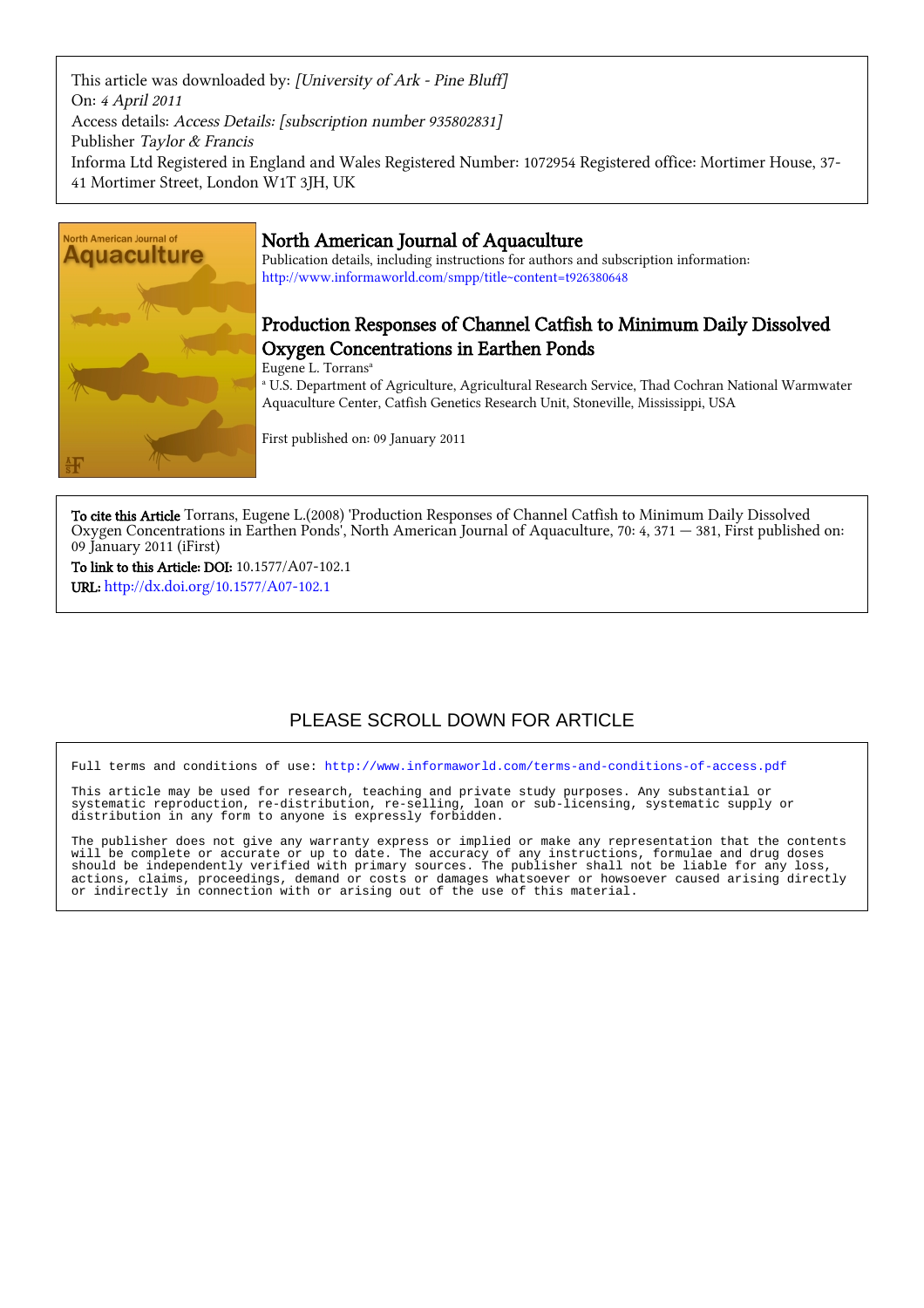# Production Responses of Channel Catfish to Minimum Daily Dissolved Oxygen Concentrations in Earthen Ponds

EUGENE L. TORRANS

U.S. Department of Agriculture, Agricultural Research Service, Thad Cochran National Warmwater Aquaculture Center, Catfish Genetics Research Unit, Post Office Box 38, Stoneville, Mississippi 38776, USA

Abstract.—This study determined the effects of the minimum daily dissolved oxygen (DO) concentration on the production parameters of channel catfish Ictalurus punctatus in earthen ponds. Fifteen 1-acre ponds (five ponds per treatment) were managed as high-oxygen (minimum DO concentrations averaging 4.37 ppm or 54% air saturation from June through September), medium-oxygen (minimum DO concentrations averaging 2.68 ppm or 33.2% air saturation), or low-oxygen treatments (minimum DO concentrations averaging 2.32 ppm or 28.7% air saturation) using one 5-hp electric paddlewheel aerator per pond. Fish in the high-, medium-, and low-oxygen treatment ponds were fed a mean total of 14,008, 13,212, and 12,607 lb/acre of 28%-protein floating feed, respectively. Net production paralleled the total amount of feed fed, averaging 5,772, 5,278, and 5,113 lb/acre in the high-, medium-, and low-oxygen treatments, respectively. Individual fish weight at harvest also showed a similar trend, averaging 1.37, 1.33, and 1.30 lb in the high-, medium-, and low-oxygen treatments, respectively. No visible stress responses were observed in any ponds during this study. Total aeration averaged 5,245, 2,518, and 1,337 hp-h/acre in the high-, medium-, and low-oxygen treatments, respectively. Treatments with higher minimum DO concentrations had significantly higher nitritenitrogen, suspended solids, chlorophyll a, and pH and lower Secchi disk visibility, alkalinity, and hardness; however, no water quality parameters exceeded the normal acceptable range for channel catfish. While the cost of electricity must be considered, maintaining a minimum daily DO concentration of 2.3–2.5 ppm is suggested as a compromise between maximizing both the amount of feed fed and fish production while minimizing aeration costs.

During the past 35 years, average production rates for channel catfish Ictalurus punctatus in commercial ponds have increased from 1,600 lb/acre (Bureau of Sport Fisheries and Wildlife 1970) to nearly 4,000 lb/ acre (USDA 2003). This increase in production is due largely to higher stocking and feeding rates made possible by increased aeration.

Increased aeration reduces the frequency and magnitude of dissolved oxygen (DO) depletions, allowing higher feeding rates (Hollerman and Boyd 1980). As of 2003, the industry averaged 1.9 hp/acre of permanently installed electric paddlewheel aerators used for routine aeration (USDA 2003). These aerators are normally activated at night in response to periodic DO measurements and turned off in the morning when the DO concentrations begin to increase as a result of photosynthesis. Additional portable tractor-powered units (with an industry average of one per two ponds) are available for emergency use (USDA 2003) if the electric units cannot maintain the desired DO concentration.

This aeration capacity allows for an average feeding rate of 108 lb· $\arccos{a}^{-1}$ · $d^{-1}$  during the peak feeding months (USDA 2003). Some individual commercial ponds may have up to 6 hp/acre of electric aerators in place and with proportionally higher feeding rates may produce over  $15,000$  lb· $\arctan^{-1}$ · year<sup>-1</sup> (Charlie D. Hogue, Mississippi Cooperative Extension Service, Brooksville, personal communication).

While the relationship between aeration intensity (expressed as hp/surface acre) and the maximum safe feeding rate is generally accepted, the effects of a fluctuating DO concentration on channel catfish in a pond environment are poorly understood. Channel catfish mortalities may be expected in ponds when the DO concentration falls below 1.0 ppm (Moss and Scott 1961; Chowdhury 1971; Durborow et al. 1985), and channel catfish raised in ponds typically exhibit lower feed intake following episodes of acute but sublethal oxygen stress (Tucker et al. 1979). However, most catfish farmers have come to believe that if catfish do not show a visible stress response to low DO (such as swimming near the water surface [i.e., aquatic surface respiration] or congregating in the outflow from a well or an aerator), the DO concentration is not limiting. There is a lack of empirical data to support this, however.

Channel catfish generally show no adverse effects of exposure to DO concentrations above 70% saturation and can live and grow under long-term exposure to

<sup>\*</sup> Corresponding author: les.torrans@ars.usda.gov

Received December 4, 2007; accepted March 24, 2008 Published online October 13, 2008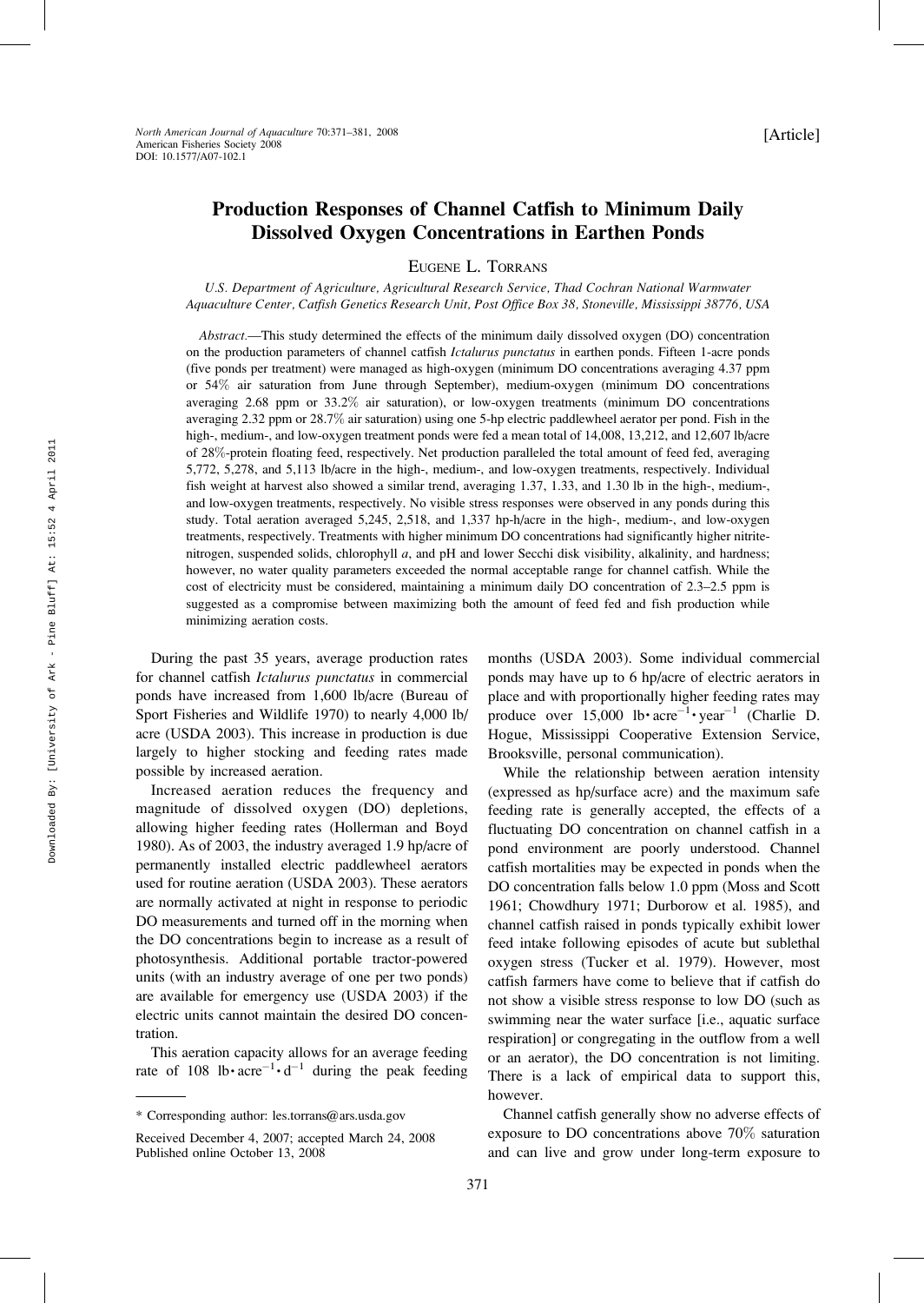mildly hypoxic conditions (60–70% saturation), although at a slightly reduced efficiency. Feed intake may be less than that under normoxic conditions, resulting in a reduced growth rate (Andrews et al. 1973; Carlson et al. 1980; Buentello et al. 2000). With increasing hypoxia (30–60% saturation), feed intake and growth are further reduced (Andrews et al. 1973; Carlson et al. 1980; Buentello et al. 2000). As a greater proportion of feed is going to maintenance than to growth, the food conversion ratio (FCR) may be poorer (Andrews et al. 1973). At even lower oxygen concentrations, long-term (Carlson et al. 1980) and even short-term survival may decrease (Chowdhury 1971).

However, the growth, food intake, and even survival of channel catfish are negatively affected to a greater degree at constant (low) DO concentrations than when DO concentrations fluctuate between high and low values daily (Carlson et al. 1980), as they normally do in a pond environment. These observations can largely be explained by the physiological responses of catfish to hypoxia. As the DO concentration falls below the saturation level, channel catfish can maintain oxygen uptake at control levels through pronounced hyperventilation, largely through greater branchial stroke volume (Burggren and Cameron 1980). The increased perfusion of the gills is complemented by preferentially shunting blood to essential tissues (such as the nervous system or ventilatory muscles) and using anaerobic glycolysis and other anaerobic pathways. The result is an elevation of the blood lactic acid concentration and a posthypoxic repayment of the oxygen debt. The magnitude of these events will depend on both the degree and extent of hypoxic exposure.

Exposure to mild hypoxia can be survived indefinitely, but with reduced efficiency (poorer growth). As the degree of hypoxia increases, performance (feed consumption, growth, and eventually FCR) decreases further, until at an even lower concentration survival is reduced.

Pond studies indicate that there is less consumption of feed (Hargreaves and Steeby 2000) or feed conversion (Lai-fa and Boyd 1988) when DO declines to approximately 2.0 ppm, well above the DO concentration at which catfish exhibit visible oxygen stress. In a pond study in which the daily low DO concentration was controlled with a commercial pond oxygen monitoring system, Torrans (2005) observed a 6% decrease in feed consumption when the morning DO declined to 2.6 ppm and a 45% decrease when the DO declined to 1.7 ppm. Thus, it appears that catfish feed consumption is affected at DO concentrations too high to elicit a visible stress response.

The purpose of this study was to further quantify the

effects of the daily minimum DO concentrations on the feed consumption, feed conversion, growth, and production of channel catfish grown in earthen ponds, with the ultimate goal of developing practical aeration recommendations for the industry based on empirical data.

## Methods

This study was conducted in 15 1-acre ponds at the Delta Western Research Center, Indianola, Mississippi. Ponds were aerated with one 5-hp electric paddlewheel aerator in each pond. Five ponds were randomly assigned to each of three treatments: a high-oxygen (with aeration initiated when the DO concentration declined to approximately 5.0 ppm), a medium-oxygen (with aeration initiated when the DO concentration declined to approximately 3.0 ppm), and a low-oxygen treatment (in which we wanted to maintain the DO concentration below 2.0 ppm without producing a visible stress response). The paddlewheels were turned off in individual ponds after sunrise when the DO was at or above 3.0 ppm and increasing. Start and stop times were recorded for each paddlewheel.

The DO concentration in the high-oxygen treatment ponds was established so that comparisons could be made with other studies that began aeration at a similar DO concentration (e.g., Torrans 2005). Having similar high-oxygen ''control'' values allowed for comparison among different studies conducted in different years, even those with different stocking and feeding rates.

The ponds were stocked on April 13–14, 2003, with an average of 5,057 channel catfish per acre; the fish were from an unselected commercial strain with a mean fish weight of 0.080 lb. There were no significant differences among treatments with respect to the number of fish stocked, mean fish weight, or total weight stocked (Table 1).

Fish were fed once daily with a 28%-protein commercial floating feed (Delta Western Catfish Feed, Indianola, Mississippi). A practical attempt was made to feed fish in each pond as much as they would consume at each feeding without wasting feed.

The DO in all ponds was measured and recorded every 2 h through the night with a YSI Model 55 polarographic DO meter (YSI Inc., Yellow Springs, Ohio). Measurements were made where water returned to the aerators at an approximate depth of 18 in. The water temperature from a representative pond was recorded during each oxygen check.

Ponds were sampled weekly in the morning to measure chloride, pH, ammonia, nitrite, chlorophyll a, suspended solids (fixed, volatile, and total), Secchi disk visibility, alkalinity, and hardness. Chloride was determined using the silver nitrate method, and pH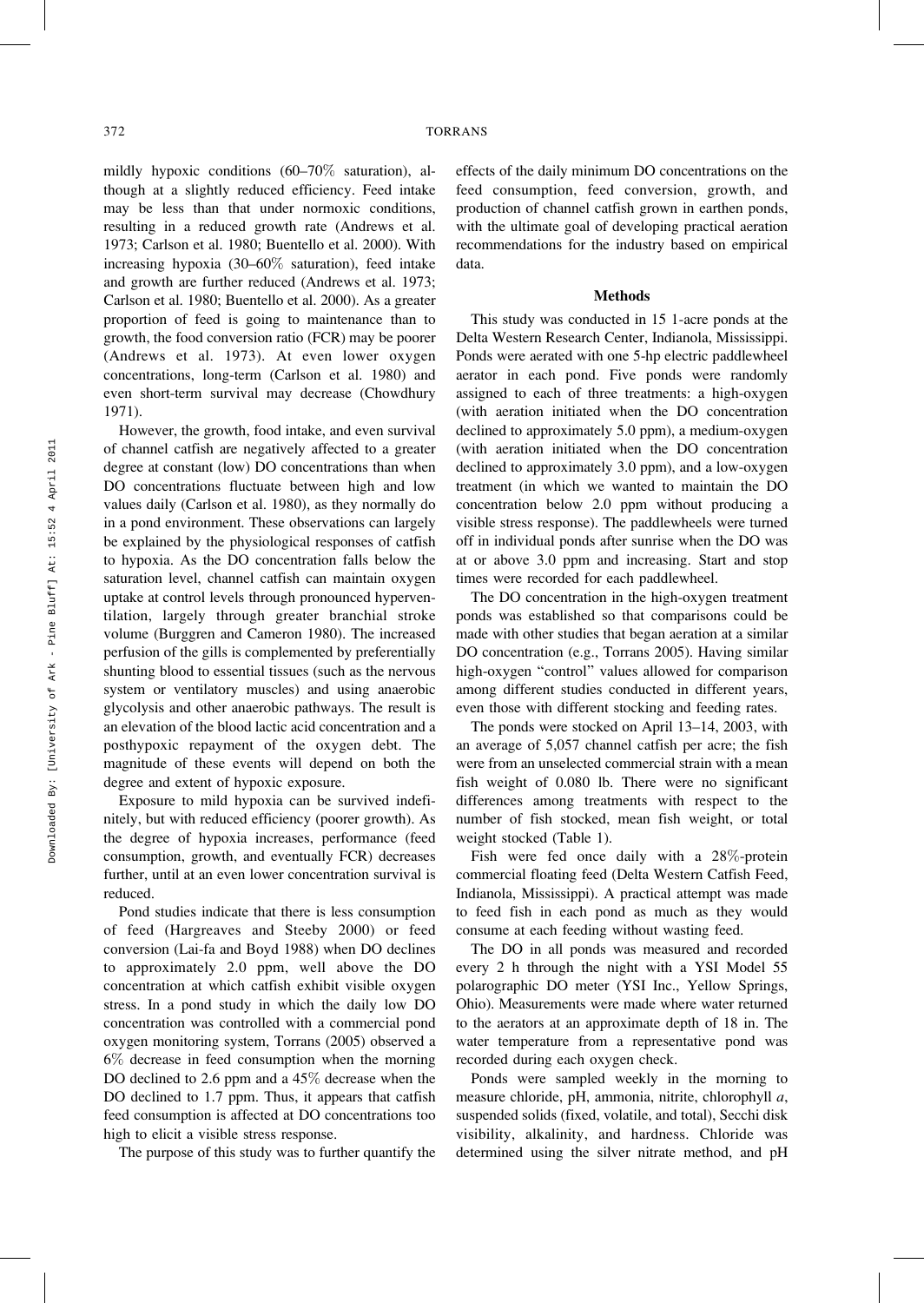TABLE 1.—Stocking, harvest, and production data for channel catfish in experimental ponds. Values are means  $\pm$  SEs of five acre earthen ponds per oxygen treatment, together with the P-values from a one-way ANOVA. Values in a row followed by different letters are significantly different (Duncan's multiple-range test;  $P < 0.05$ ).

| High oxygen        | Medium oxygen       | Low oxygen             | P        |
|--------------------|---------------------|------------------------|----------|
| $5.082 \pm 29$     | $5.031 \pm 34$      | $5.058 \pm 40$         | 0.60     |
| $0.078 \pm 0.003$  | $0.083 \pm 0.002$   | $0.080 \pm 0.003$      | 0.49     |
| $394 \pm 13$       | $415 \pm 10$        | $405 \pm 12$           | 0.48     |
| $14,008 \pm 409$ z | $13,212 \pm 142$ zy | $12,607 \pm 272$ y     | 0.02     |
| $1.37 \pm 0.04$    | $1.33 \pm 0.07$     | $1.30 \pm 0.04$        | 0.64     |
| $6.167 \pm 309$    | $5.693 \pm 214$     | $5.518 \pm 224$        | 0.21     |
| $4.521 \pm 287$    | $4.317 \pm 204$     | $4.254 \pm 179$        | 0.69     |
| $89.1 \pm 6.1$     | $85.8 \pm 3.6$      | $84.1 \pm 3.8$         | 0.75     |
| 5.245 $\pm$ 173 z  | $2,518 \pm 40$ y    | $1.337 \pm 67$ x       | < 0.0001 |
| $5.772 \pm 301$    | $5.278 \pm 217$     | $5.113 \pm 225$        | 0.20     |
| $2.44 \pm 0.09$    | $2.52 \pm 0.08$     | $2.48 \pm 0.11$        | 0.87     |
|                    |                     | Treatment <sup>a</sup> |          |

<sup>a</sup> High oxygen = 4.37 ppm, medium oxygen = 2.68 ppm, and low oxygen = 2.32 ppm.

was determined using a SensION1 portable pH meter (Hach Company, Loveland, Colorado). Total ammonia nitrogen (TAN) and nitrite-nitrogen  $(NO<sub>2</sub>-N)$  were determined using the phenate method and diazotization, respectively (Boyd and Tucker 1992). Un-ionized ammonia nitrogen  $(NH_3-N)$  was calculated as a function of TAN, temperature, and pH (Emerson et al. 1975). Chlorophyll  $a$  (a measure of phytoplankton biomass) was determined spectrophotometrically after chloroform–methanol extraction (Lloyd and Tucker 1988). Suspended solids, Secchi disk visibility, alkalinity, and hardness were determined using standard methods (APHA et al. 1998).

Fish were harvested in November and early December after feeding activity ceased owing to low water temperatures. Ten batches of 25 fish each (250 total fish) from each pond were counted and weighed to determine average fish weight before harvest. Fish were bulk-weighed at harvest using standard commercial fish loading equipment, the final fish numbers being estimated from the total yield and the average weight of the fish sampled.

Stocking, production, and other annual data were analyzed by means of the analysis of variance (ANOVA) procedure of SAS/Analyst Application version 9.1 (SAS Institute 2003a, 2003b). Mean comparisons among these data were made using Duncan's multiple-range test. Water quality and monthly oxygen, feed, and aeration data were analyzed with repeated-measures ANOVA, repeated measurements being taken on replicate ponds at approximately weekly (water quality) or daily intervals (minimum DO, feed, and aeration) during the study. The covariance structure, autoregressive of order 1, was used in the repeated measure model. Mean comparisons were made using a least-significant-difference test. Differences in treatment means were declared significant at  $\alpha = 0.05$ .

## **Results**

Dissolved Oxygen

Morning (minimum) DO concentrations averaged 6.0 ppm (68.0% air saturation) or more in all treatments from stocking in mid-April through the end of the month (Figure 1). There were no significant differences among treatments. As water temperatures increased through July, the minimum DO concentrations decreased in all treatments.

The mean minimum DO concentration in the highoxygen treatment was significantly higher than that in the other two treatments every month of the study except April. From June through September the minimum DO concentration in the high-oxygen treatment averaged 4.37  $\pm$  0.11 ppm (mean  $\pm$  SE; 54% saturation), with a monthly mean range of from 4.18  $\pm$  0.07 to 4.58  $\pm$  0.09 ppm (53.2–55.2%) saturation; Figure 1). These were the 4 months with the highest daily feeding rates, in which over 72% of the feed was consumed (Figure 2a).

The minimum DO concentration in the mediumoxygen treatment ponds was significantly higher than that in the low-oxygen treatment ponds every month except April and August, averaging  $2.68 \pm 0.07$  ppm (33.2% saturation) from June through September compared with 2.32  $\pm$  0.09 ppm (28.7% saturation) for the low-oxygen treatment ponds during the same months (Figure 1).

### Feed

Fish in the high-oxygen treatment ponds were fed a mean total of 14,008 lb/acre (Table 1; Figure 2b). Fish in the medium-oxygen treatment ponds were fed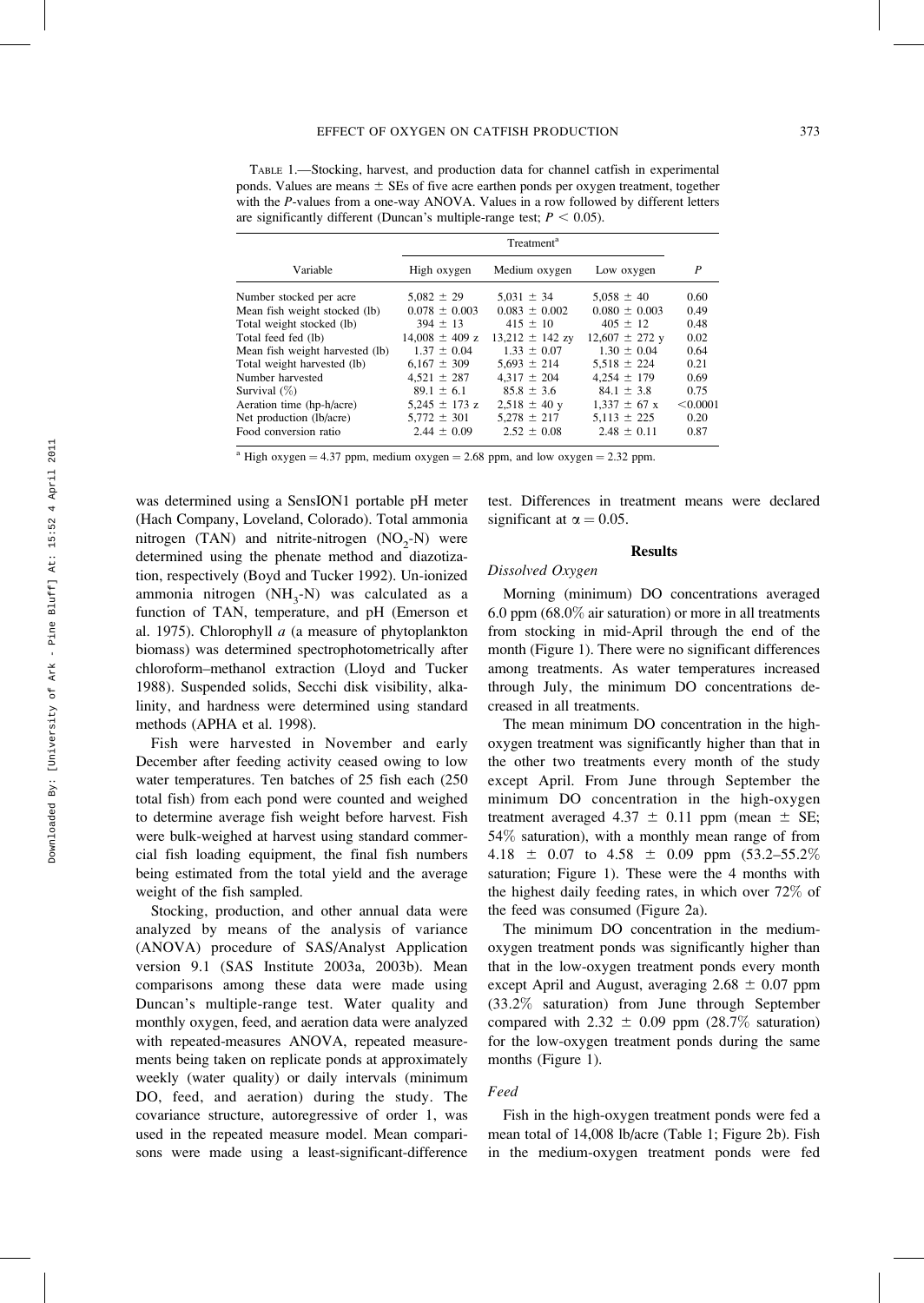

FIGURE 1.—Minimum daily dissolved oxygen (DO) concentrations (means  $\pm$  SEs) in the high- (4.37 ppm), medium- (2.68 ppm), and low-oxygen (2.32 ppm) treatments in the study ( $N = 5$  ponds per treatment), along with the water temperatures at approximately the time that the DO concentrations were measured.

13,212 lb/acre, and fish in the low-oxygen treatment ponds were fed 12,607 lb/acre, significantly (10.0%) less than in the high-oxygen treatment. Cumulatively, the channel catfish in the high-oxygen treatment ponds were fed more feed than those in the low-oxygen treatments from August through October, and those in the medium-oxygen treatment ponds were fed an intermediate amount (Figure 2b).

On a monthly basis, the fish in the high-oxygen treatment ponds were fed significantly more feed than those in the low-oxygen treatment in August and September and more than those in the medium-oxygen treatment only in September (Figure 2a). The feeding rates in all treatments were highest in September, averaging 101, 92, and 88 lb $\cdot$  acre<sup>-1</sup> $\cdot$  d<sup>-1</sup> in the high-, medium-, and low-oxygen treatments, respectively (Figure 2a).

The FCR was higher than expected but not significantly different among treatments, ranging from a low of 2.44 for the high-oxygen treatment ponds to a high of 2.52 for the medium-oxygen treatment ponds (Table 1).

#### Production

The trends in net production paralleled the total amount of feed fed, averaging 5,772, 5,278, and 5,113 lb/acre in the high-, medium-, and low-oxygen treatments, respectively (Table 1). While this appears to be a meaningful trend, net production did not differ significantly among treatments. Mean survival and mean weight at harvest showed a similar trend to decrease as the treatment minimum DO decreased, but as with net production these differences were not significant (Table 1).

## Aeration

Total aeration averaged 5,245, 2,518, and 1,337 hph/acre for the year in the high-, medium-, and lowoxygen treatments, respectively (Table 1). These values were all significantly different. The mean daily aeration values in the three treatments (Figure 3a) were all significantly different every month except April, when aeration in the medium- and low-oxygen treatments was similar. Aeration increased with increasing water temperature through July, the month with the highest water temperature  $(83.5^{\circ}F)$ . While feeding rates continued to increase through September (Figure 2a), aeration rates decreased after July as water temperatures decreased (Figures 3a, b).

#### Water quality

The ponds with higher aeration rates tended to have increased turbidity, the high-oxygen treatment ponds having significantly lower Secchi disk visibility and higher fixed, volatile, and total suspended solids than the low-oxygen treatment ponds (Table 2); the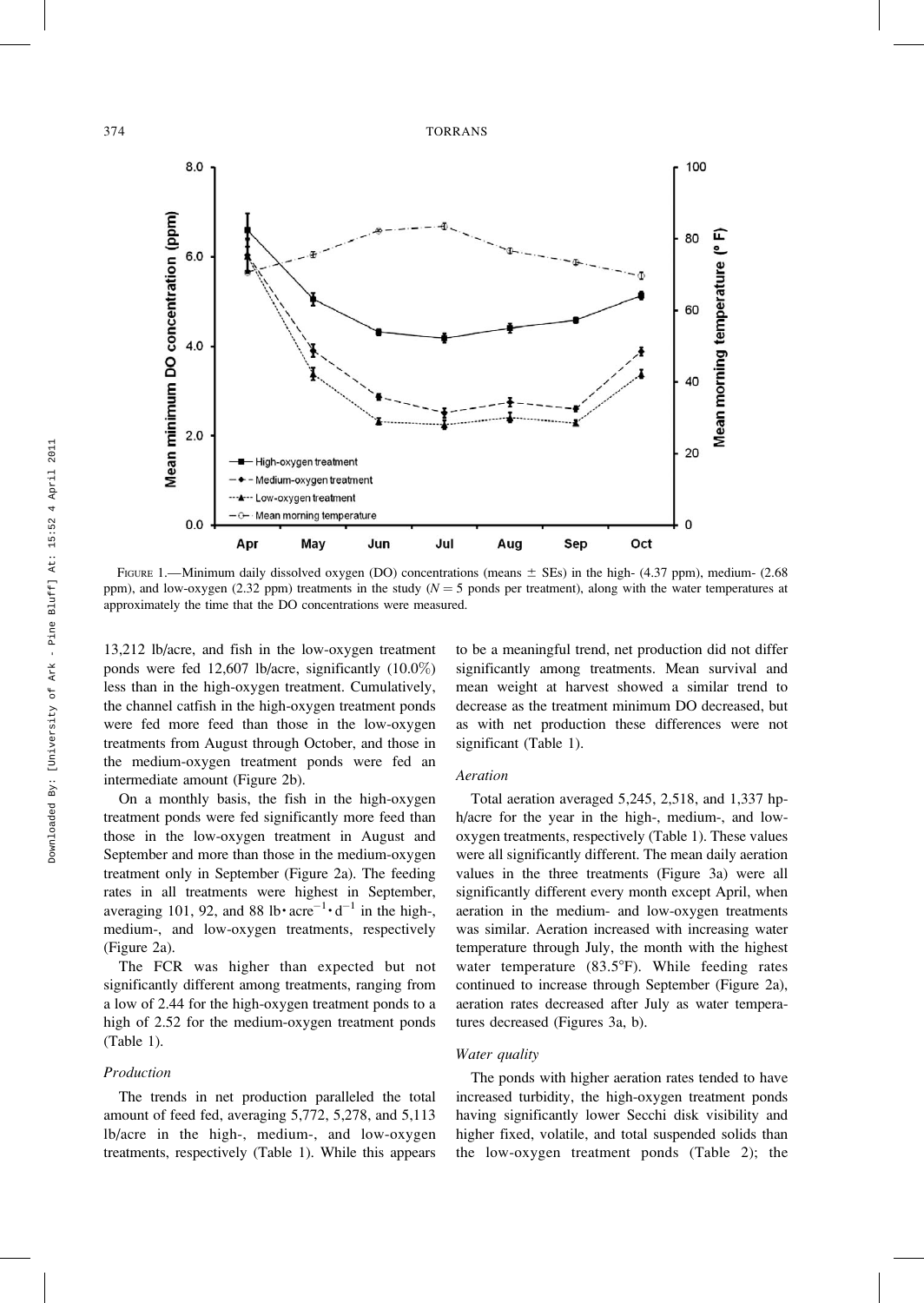

FIGURE 2.—(a) Monthly feeding rate and (b) cumulative amount of feed fed to channel catfish maintained at the dissolved oxygen (DO) concentrations described in Figure 1. Values are means  $\pm$  SEs for the five 1-acre ponds in each treatment.

medium-oxygen treatment ponds tended to be intermediate. The high- and medium-oxygen treatment ponds had similar levels of chlorophyll  $a$  (averaging 353.2 and 361.6 ppb, respectively), which were significantly higher than that in the low-oxygen treatment ponds (with 305.8 ppb).

No critical water quality parameters exceeded the normal acceptable range for channel catfish. Total ammonia nitrogen (Table 2) averaged less than 0.56 ppm in all treatments (with maximum individual sample values for the high-, medium-, and low-oxygen treatments of 5.23, 2.31, and 2.18 ppm, respectively). Un-ionized ammonia-nitrogen averaged less than 0.029 ppm (with maximum individual values for the high-, medium-, and low-oxygen treatments of 0.41, 0.14, and 0.24 ppm, respectively). Neither of these parameters differed significantly among treatments over the course of the study.

Nitrite-nitrogen was significantly higher in the highoxygen treatment ponds than in the others but only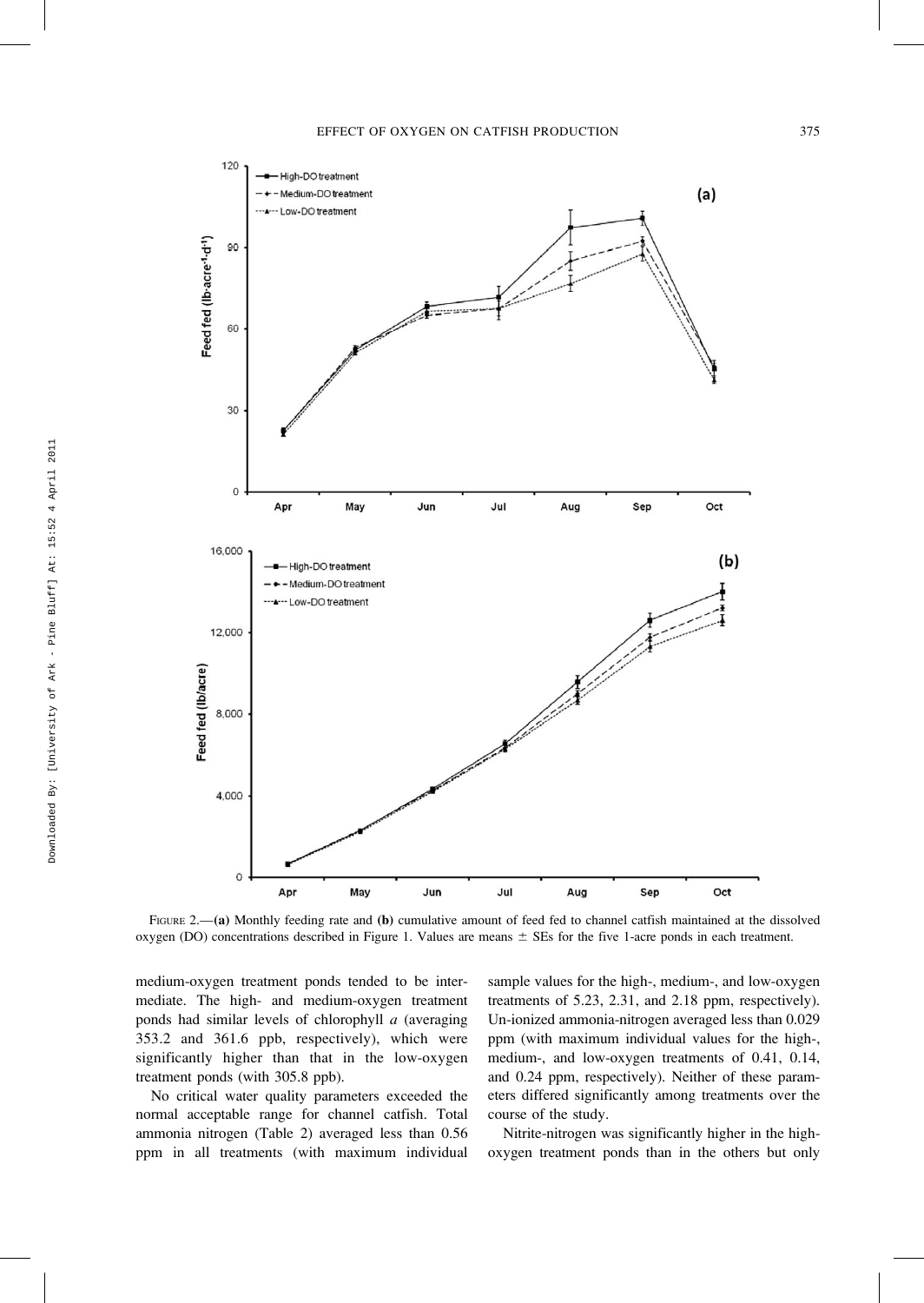

FIGURE 3.—(a) Monthly aeration and (b) cumulative aeration in experimental channel catfish ponds with the dissolved oxygen (DO) concentrations described in Figure 1. Values are means  $\pm$  SEs for the five 1-acre ponds in each treatment. Aeration in the high-oxygen treatment was significantly greater than that in the other treatments in all months; aeration in the medium-oxygen treatment was significantly greater than that in the low-oxygen treatment in all months except April.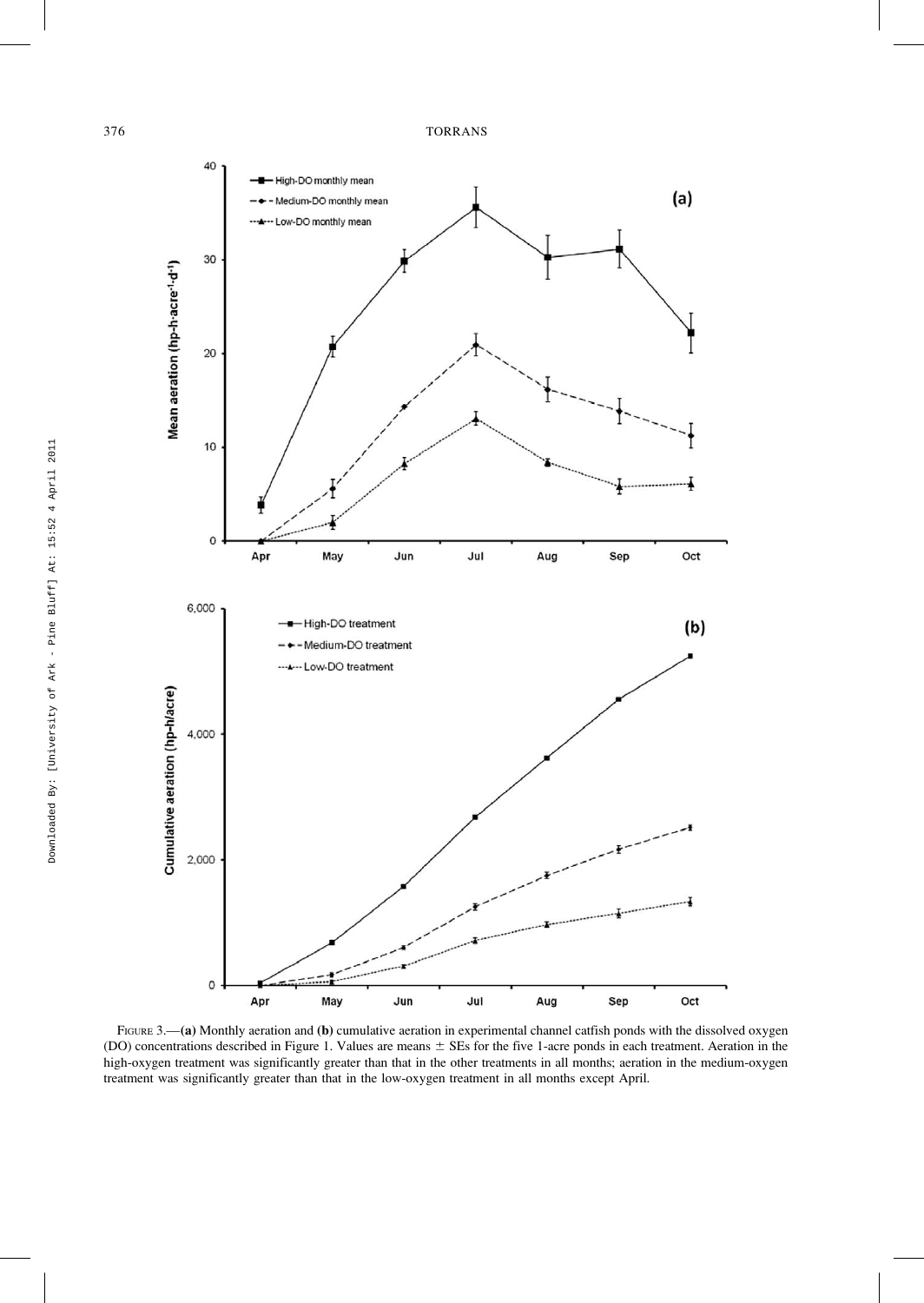TABLE 2.—Mean values for water quality parameters measured at weekly intervals in experimental channel catfish ponds, together with the P-values from a repeated-measures ANOVA. Values in a row followed by different letters are significantly different (leastsquares means;  $P < 0.05$ ).

| Treatment <sup>a</sup> |                   |                   |                         |                  |
|------------------------|-------------------|-------------------|-------------------------|------------------|
| High oxygen            |                   |                   | Pooled SE               | $\boldsymbol{P}$ |
| 0.080 z                | $0.051$ y         | $0.036$ y         |                         |                  |
| 0.47                   | 0.44              | 0.56              | 0.05                    | 0.20             |
| 0.026                  | 0.021             | 0.029             | 0.003                   | 0.19             |
| 8.01 z                 | $7.96$ zy         | 7.93y             | 0.02                    | 0.02             |
| 4.53 $y$               | $4.80$ zy         | 5.02 z            | 0.13                    | 0.04             |
| 142.0 z                | 111.1 v           | $103.8 \text{ y}$ | 5.4                     | < 0.001          |
| 39.2 z                 | 40.3 z            | 34.1 y            | 1.7                     | 0.02             |
| $101.8\ z$             | 71.4 y            | $70.4 \text{ v}$  | 5.0                     | < 0.001          |
| 353.2 z                | 361.6 z           | $305.8 \text{ y}$ | 16.5                    | 0.04             |
| $206.0 \text{ y}$      | 214.2 v           | 233.7 z           | 5.2                     | 0.01             |
| 214.0 y                | $222.8 \text{ y}$ | 228.8 z           | 4.7                     | 0.09             |
|                        |                   |                   | Medium oxygen Low oygen |                  |

<sup>a</sup> High oxygen = 4.37 ppm, medium oxygen = 2.68 ppm, and low oxygen = 2.32 ppm.

averaged 0.080 ppm (with maximum individual values for the high-, medium-, and low-oxygen treatments of 0.93, 0.65, and 0.59 ppm, respectively). Since chloride levels were maintained at or above 100 ppm through the periodic addition of salt, a nitrite concentration of up to 10 ppm could be tolerated (Tomasso et al. 1980).

The pH was significantly higher in the high-oxygen treatment ponds ( $pH = 8.01$ ) than in the low-oxygen treatment ponds ( $pH = 7.93$ ); the pH of the mediumoxygen treatment ponds was intermediate  $(pH = 7.96)$ (Table 2). The lowest alkalinity and hardness values occurred in the high-oxygen treatment ponds (206 and 214 ppm, respectively), with significantly higher values in the low-oxygen treatment ponds (234and 229 ppm, respectively). The medium-oxygen treatment ponds had intermediate values that were not significantly different from those of the high-oxygen treatment ponds.

## Discussion

The actual minimum DO concentration from June through September averaged 4.37 ppm for the highoxygen treatment and 2.68 ppm for the mediumoxygen treatment. This was as expected and slightly lower than the DO concentration at which aeration was initiated. The low-oxygen treatment averaged 2.32 ppm, or 0.32 ppm higher than the DO at which we had stipulated aeration to be initiated. The night oxygen crew checked ponds on a 2-h schedule. If the DO in a low-oxygen treatment approached 2.0 ppm during one of their scheduled checks, they turned the aerator on, believing that if they waited until the next check (in 2 h) the DO would probably have decreased enough to cause stress or kill the fish. Thus, the resulting minimum DO concentration in the low-oxygen treat-

ment was higher than anticipated and desired. This could have only been avoided if the night crew checked ponds on a 30–60-min schedule (impractical at this facility), or if an automated oxygen monitoring and control system were used.

The minimum DO concentrations in the low-oxygen treatment ponds averaged 2.32 ppm (28.7% air saturation) during the 4 months with the highest water temperatures and highest feed input (Figures 1, 2a). Based on laboratory studies of channel catfish held at constant DO concentrations, one would expect this to have resulted in a growth rate reduced by over 50% (Andrews et al. 1973; Carlson et al. 1980) and reduced survival (Carlson et al. 1980). However, while the amount of feed fed was reduced by 10%, growth and net production showed a decreasing trend at lower minimum DO concentrations but did not differ significantly among treatments (Table 1; Figure 2b). Thus, while a minimum daily DO concentration of 2.32 ppm did have a measurable effect, the effects produced with a diurnally cycling DO concentration were less than would be expected at a similar constant DO concentration, as was also reported by Carlson et al. (1980) in a laboratory study.

Increasing the minimum DO concentration requires increased aeration (Figure 3a), with more aerators operating at once and at least some aerators operating for more hours during the day. This increased aeration, and presumably increased turbulence, resulted in increased fixed solids (Table 2), a measure of nonalgal turbidity. Other estimates of turbidity (Secchi disk visibility, total suspended solids, and volatile solids) were also significantly affected by treatment, but these could also be at least partly due to higher chlorophyll a concentrations (resulting from greater nutrient input in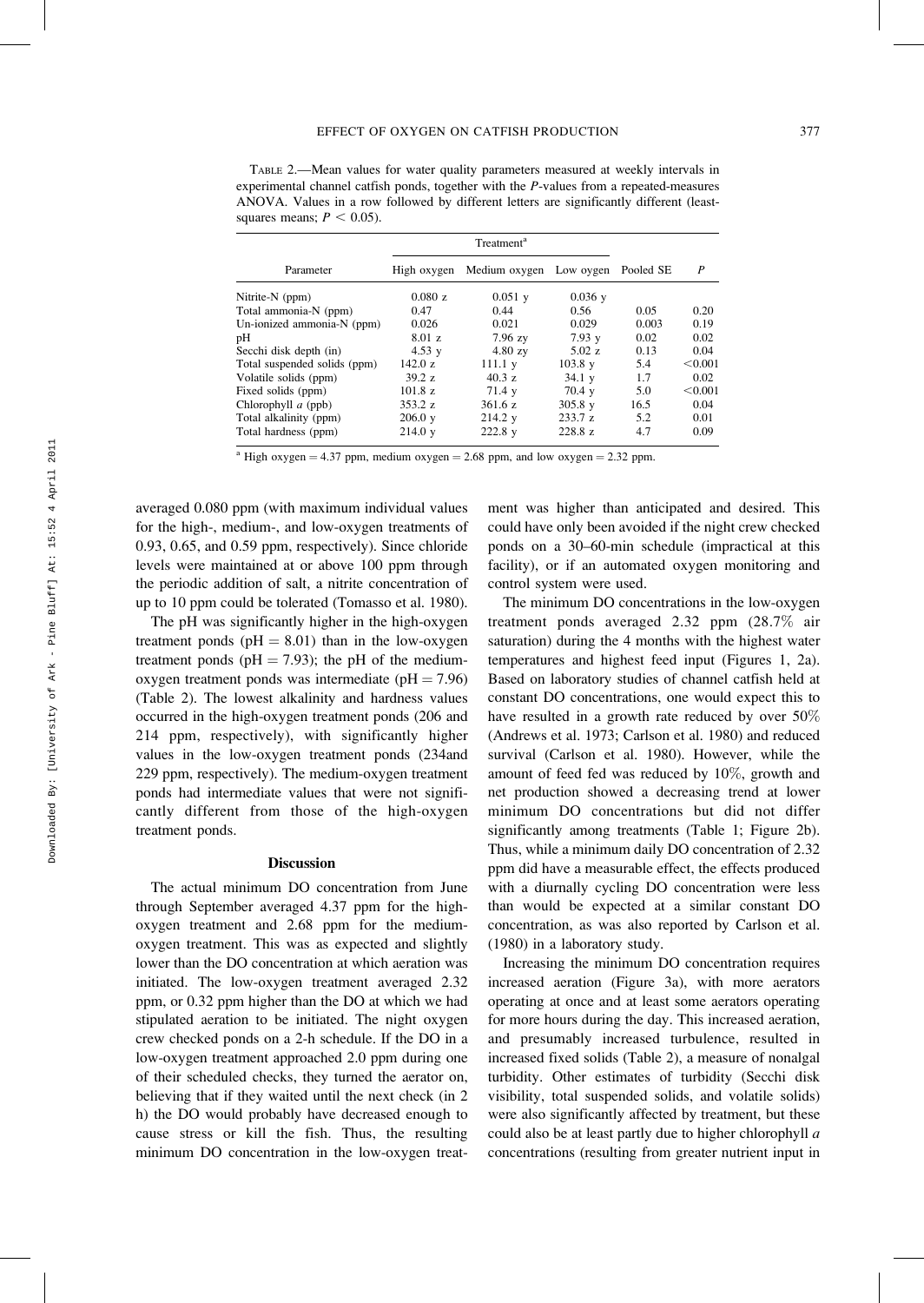### 378 TORRANS

TABLE 3.—Summary of channel catfish production data from Torrans (2005). Values are converted from metric to English units for comparison with the present study. Values within a row in the same year followed by different letters are significantly different (ANOVA;  $P \leq 0.10$ ).

|                           | 2001     |         | 2002       |                    |
|---------------------------|----------|---------|------------|--------------------|
| Variable                  | High DO  | Low DO  | High DO    | Low DO             |
| Minimum DO (ppm; Jun-Sep) | 4.5z     | 2.6 y   | 4.4z       | 1.7 <sub>v</sub>   |
| Feed fed (lb/acre)        | 18,961 z | 17,750y | 37,330 z   | $20,500 \text{ y}$ |
| Final mean weight (lb)    | 0.9      | 0.82    | 1.68       | 1.15               |
| Net production (lb/acre)  | 6.057    | 6.193   | $20,765$ z | 9,550y             |
| Food conversion ratio     | 3.13     | 2.87    | 1.8        | 2.2                |
| Survival (%)              | 59       | 66      | 83         | 62                 |

the form of feed) in the higher oxygen treatments. Torrans (2005) also observed a lower Secchi disk visibility, and higher total suspended solids, fixed solids, and chlorophyll  $a$  in  $\frac{1}{4}$ -acre ponds with increased aeration and greater feed input.

One would expect that ponds with the highest feed input would also have higher TAN values, but this was not the case. While not significantly different, highest TAN values were seen in the low-oxygen treatment of this study, and also in the low-oxygen treatments in both years of the study of Torrans (2005). However, nitritenitrogen values were significantly higher in the highoxygen treatments of both studies. The lower TAN in the high-oxygen treatment could be explained by an increased nitrification rate resulting from the higher DO concentrations (Avnimelech et al. 1986), increased volatization resulting from increased mechanical aeration (Weiler 1979), or an increase in ammonia utilization by the denser phytoplankton bloom (Hargreaves and Tucker 1996). In addition to increased nitrification rates at higher DO concentrations (Avnimelech et al. 1986), the significantly higher nitrite-nitrogen concentrations seen in the high-oxygen treatments of both studies could partially result from resuspension of sediment nitrite (Hollerman and Boyd 1980).

The significantly higher pH in the high-oxygen treatment, also reported by Torrans (2005), probably resulted from increased aeration, which removes free  $CO<sub>2</sub>$ , thereby raising the pH (Hargreaves and Brunson 1996). The significantly lower alkalinity and hardness in the high- and medium-oxygen treatments of this study could have resulted from the increased pH (and decreased  $CO_2$ ), resulting in the precipitation of  $CaCO_3$ (Wetzel 1975).

The significant effect of minimum DO concentrations on the amount of feed fed (arguably one of the most important production parameters on a commercial catfish farm) that was observed in this study agrees well with the results of Torrans (2005), who conducted a similar study using automated oxygen monitoring

and control equipment in smaller (¼-acre) ponds (Table 3). In both this study and that of Torrans (2005), the high-oxygen treatment ponds were maintained with a minimum DO concentration of 4.4–4.5 ppm from June through September (the four peak feeding months), and fish were fed to satiation daily. The total amount of feed fed and net production in the high-oxygen treatment was then used as the control (100%) value in each study, allowing comparison of lower-DO treatments between studies. In both studies the amount of feed fed (Figure 4) and net production (Figure 5) begin to decrease as the minimum DO concentration falls below 3.0 ppm and decrease rapidly when the minimum DO concentration falls below 2.5 ppm.

At an average minimum DO concentration of 2.7 ppm (this study), the amount of feed fed was 94.7% of the control value (Figure 4; Table 1). At minimum DO concentrations of 2.6 ppm (Torrans 2005) and 2.3 ppm (this study), the decrease in the amount of feed fed was significant, averaging 6.3% and 10.0%, respectively. At the lowest minimum DO concentration examined (1.7 ppm; Torrans 2005), the amount of feed fed was significantly less than that of the high-oxygen controls by 44.1% (Figure 4).

Net production and the amount of feed fed showed nearly identical decreasing trends as minimum DO concentrations decreased (Figure 5). However in both studies, the variability in net production (calculated as the coefficients of variation) were approximately twice as high as the variability in the amount of feed fed. This is probably due to the cumulative effect of variable survival, amount of feed fed, and FCR on net production. Thus, while the trend was similar, the decrease in net production was not statistically significant until the minimum DO declined to 1.7 ppm (Torrans 2005).

Maintaining a minimum DO concentration of 2.3– 2.5 ppm is suggested by the data as a practical target for commercial catfish farms. All treatments main-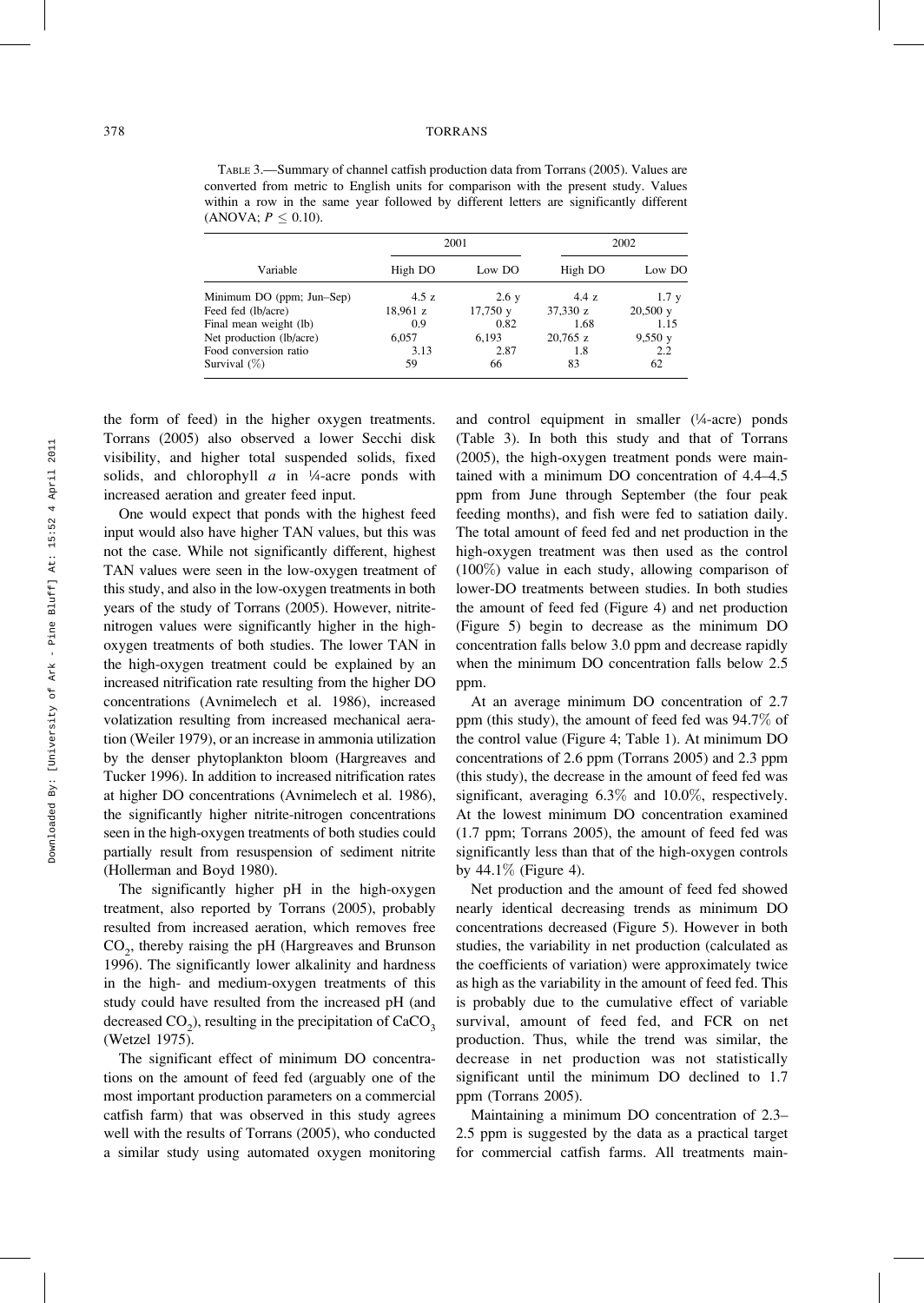

FIGURE 4.—Effect of minimum dissolved oxygen (DO) concentration on the amount of feed consumed by channel catfish. The DO concentration is the treatment average minimum concentration for June–September; the amount of feed consumed is expressed as a percentage of that in the high-oxygen (control) treatment. Data derived from Torrans (2005) are presented for comparison. The dashed vertical lines show the range of recommended minimum DO concentrations.

tained within or below this concentration demonstrated a significantly lower amount of feed fed (Figure 4), as did one of two treatments maintained slightly above this concentration (2.6 ppm; Torrans 2005). At the only DO concentration tested below this range  $(1.7$  ppm; Torrans 2005), the reduction in net production was also significant (Figure 5).

While some production may be sacrificed with a minimum DO concentration of 2.3–2.5 ppm, significant savings on aeration are possible. In this study, aerator usage was decreased from 5,245 hp-h/acre to 1,337 hp-h/acre by maintaining the minimum DO concentration at 2.3 ppm rather than 4.4 ppm, a savings of US\$320 $\cdot$  acre<sup>-1</sup> $\cdot$  year<sup>-1</sup> (at an electric rate of \$0.11/ kWh).

### Conclusions

1. Minimum DO concentrations of 2.68 and 2.32 ppm from June through September resulted in trends toward smaller size at harvest and lower net production compared with controls maintained at 4.37 ppm; at the lower DO the amount of feed fed was reduced by 10%. When minimum DO concentrations were maintained at 1.7 ppm (Torrans 2005), the amount of feed fed and net production were reduced by 45% and 54%, respectively.

2. Dissolved oxygen can affect channel catfish production parameters at concentrations above those eliciting a visible stress. While no behavioral responses to low DO were observed in either this study or that of Torrans (2005), trends toward reduced size at harvest and significantly lower net production, reduced the amount of feed fed, or both were observed in both studies.

3. Higher DO concentrations or aeration rates may result in reduced TAN and un-ionized ammonia even with higher feeding rates. While nitrite-nitrogen may increase with increased feeding and aeration rates, the harm from high nitrite-nitrogen can be prevented by adding salt, a routine practice on commercial catfish farms.

4. While all input costs vary and must be considered in any management plan, maintaining a minimum DO concentration of 2.3–2.5 ppm is suggested as a practical trade-off between aeration costs and production.

#### Acknowledgments

I thank D. Holifield and the staff at the Delta Western Research Center for their execution of this project and T. Walls for conducting the water quality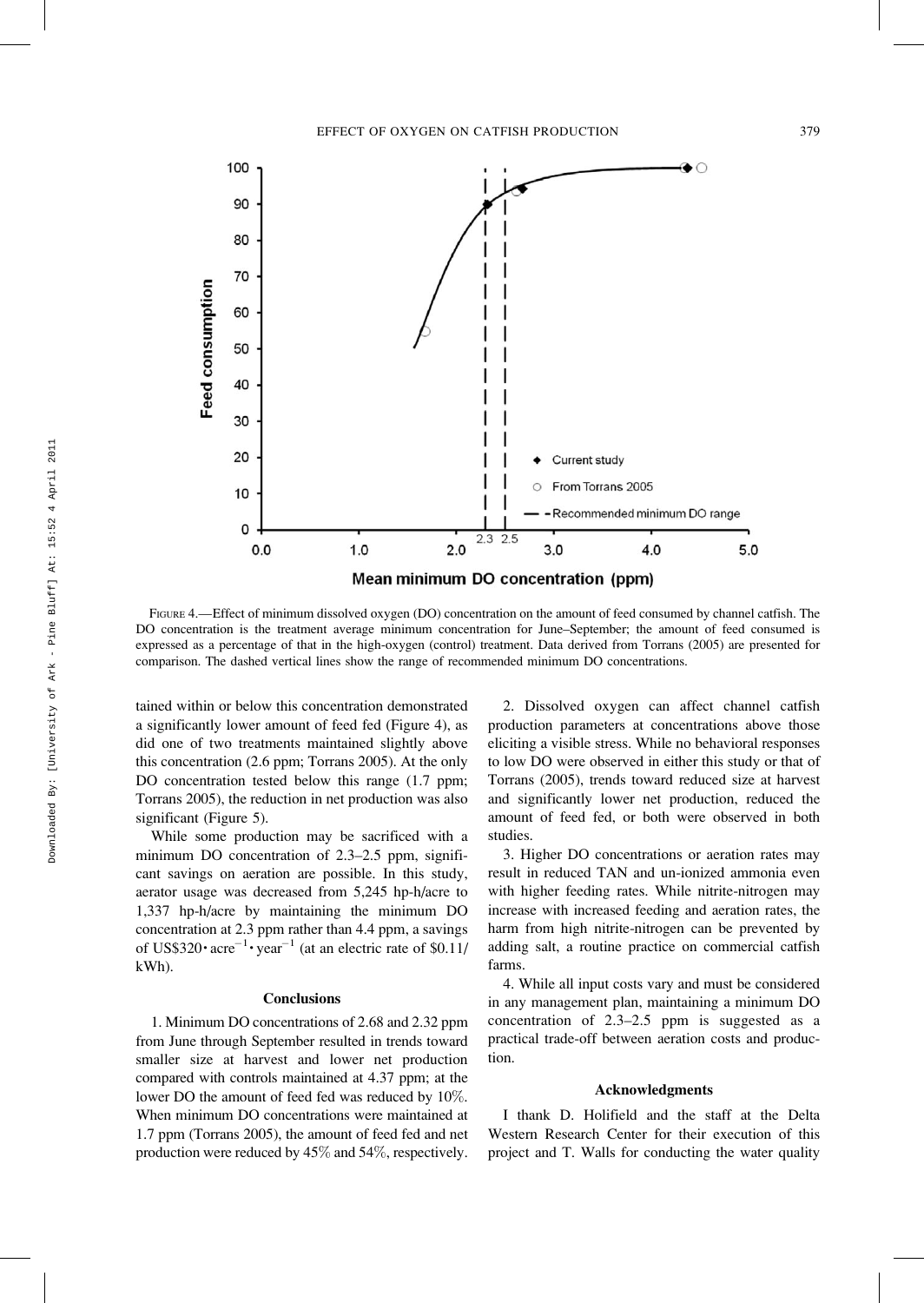380 TORRANS



FIGURE 5.-Effect of minimum dissolved oxygen (DO) concentration on the net production of channel catfish. The DO concentration is the treatment average minimum concentration for June–September; net production is expressed as a percentage of that in the high-oxygen (control) treatment. Data derived from Torrans (2005) are presented for comparison. The dashed vertical lines show the range of recommended minimum DO concentrations.

analyses. I also thank B. Bosworth, B. Green, B. Ott, B. Peterson, G. Waldbieser, and G. Whitis for their helpful reviews of the manuscript. This project was conducted with funding provided by U.S. Department of Agriculture, Agricultural Research Service, Current Research Information System Project 6402-13320-003- 00D. Mention of trade names or commercial products in this article is solely for the purpose of providing specific information and does not imply recommendation or endorsement by the U.S. Department of Agriculture.

#### References

- APHA (American Public Health Association), American Water Works Association, and Water Environment Federation. 1998. Standard methods for the examination of water and wastewater, 20th edition. APHA, Washington, D.C.
- Andrews, J. W., T. Murai, and G. Gibbons. 1973. The influence of dissolved oxygen on the growth of channel catfish. Transactions of the American Fisheries Society 102:835–838.
- Avnimelech, Y., B. Weber, B. Hepher, B. Milstein, and M. Zorn. 1986. Studies in circulated fish ponds: organic

matter recycling and nitrogen transformation. Aquaculture and Fisheries Management 17:231–242.

- Boyd, C. E., and C. S. Tucker. 1992. Water quality and pond soil analyses for aquaculture. Alabama Agricultural Experiment Station, Auburn University, Auburn, Alabama.
- Buentello, J. A., D. M. I. Gatlin, and W. H. Neill. 2000. Effects of water temperature and dissolved oxygen on daily feed consumption, feed utilization, and growth of channel catfish (Ictalurus punctatus). Aquaculture 182:339–352.
- Bureau of Sport Fisheries and Wildlife. 1970. Report to the fish farmers. Bureau of Sport Fisheries and Wildlife, Resource Publication 83, Washington, D.C.
- Burggren, W. W., and J. N. Cameron. 1980. Anaerobic metabolism, gas exchange, and acid–base balance during hypoxic exposure in the channel catfish, Ictalurus punctatus. Journal of Experimental Zoology 231:405– 416.
- Carlson, A. R., J. Blocher, and L. J. Herman. 1980. Growth and survival of channel catfish and yellow perch exposed to lowered constant and diurnally fluctuating dissolved oxygen concentrations. Progressive Fish-Culturist 42:73– 78.
- Chowdhury, A. Q. 1971. Respiratory metabolism of channel catfish Ictalurus punctatus (Rafinesque), with respect to